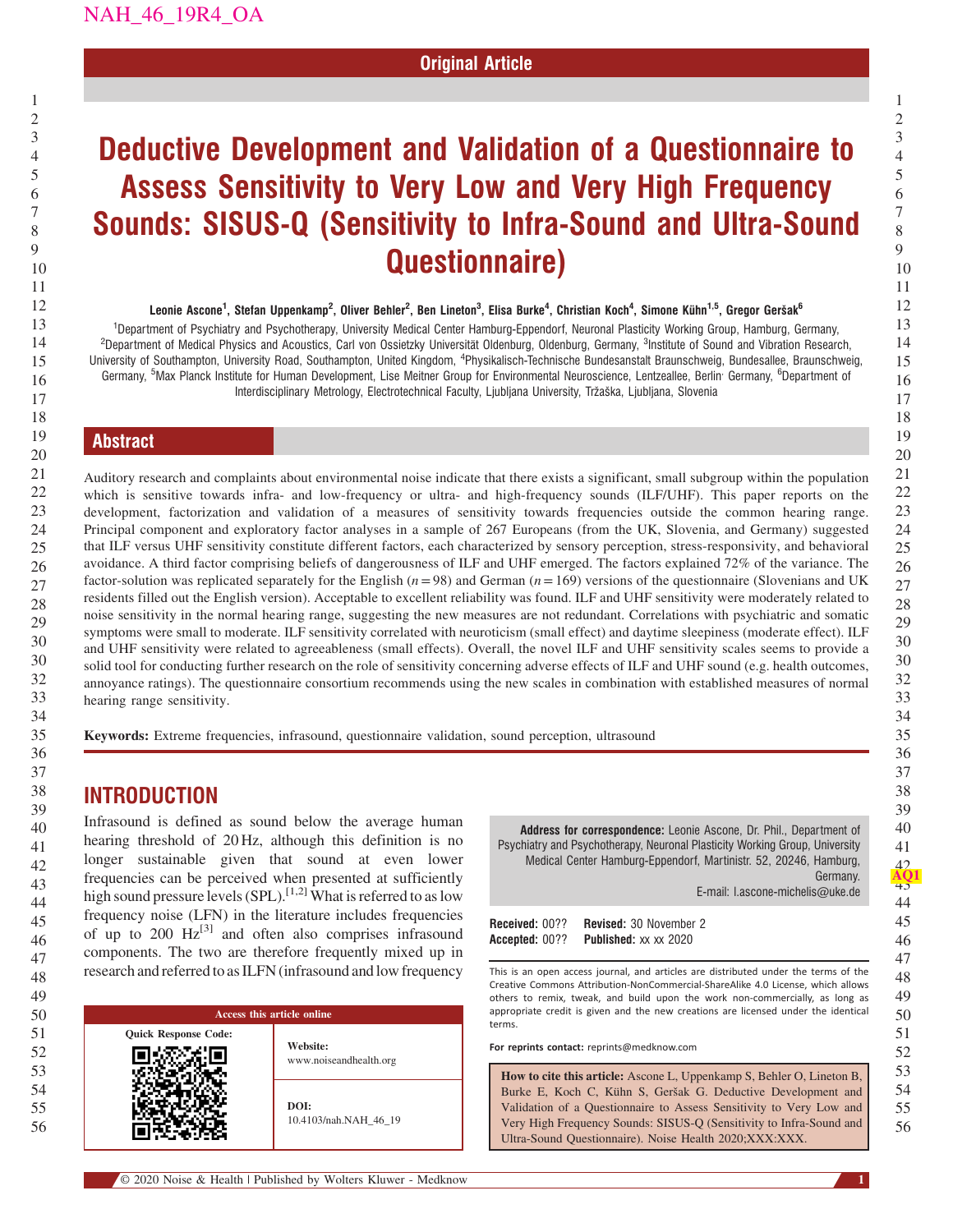1 2

noise). Sound sources emitting ILFN are ubiquitous in modern human environments. Examples are road traffic, wind farms, large ventilation systems, and heat pumps; natural sources include earthquakes, ocean waves, wind, or thunderstorms.

6 7 8 9 10 11 12 13 14 15 16 17 18 19 20 21 22 23 24 25 26 27 28 29 30 30 32 33 34 35 36 37 38 39 40 41 42 43 44 45 46 47 48 49 50 51 52 53 54 55 56 More than twenty years ago the scientific consensus was that '(...) there is no reliable evidence that infrasounds below the hearing threshold produce physiological or psychological effects'. [4] [Another, more recent review however summarized](#page-8-0) adverse effects of infrasound in three domains: psychological (mainly annoyance, but also depression and anxiety), biological/somatic (e.g. vertigo, disorientation, nausea, sleep disturbance, blood pressure and skin conductance changes, resonance in inner organs such as heart and abdomen) and cognitive/ attention (e.g. lack of concentration, decreased alertness).<sup>[3]</sup> [Another, more recent](#page-8-0) non-exhaustive overview paper hypothesized that because body cells emit sound at very low frequencies between 6 and 12 Hz (muscle and organic tonus) and each body, including different parts or organs, have different resonance properties, differential interactions of individuals with ILF sound in the environment are likely.<sup>[5]</sup> [It is also known that interindividual](#page-8-0) differences in the perception of sound get more strongly pronounced below 20 Hz: exactly the same stimulus can be loud and annoying to one individual, while it may be inaudible for another person.[2] [Similarly stressing the notion](#page-8-0) of inter-individually divergent effects of ILFN, Michaud and colleagues<sup>[6]</sup> [reported that only about 7% of residents living](#page-8-0) in the vicinity of wind turbines were significantly annoyed about noise emitted by the machines, with the majority of complaints coming from the age group on individuals between 40 and 46 years. An experimental study that investigated annoyance caused by LFN combined with infrasonic sound components revealed that individuals with between 40 and 46 years. An experimental study that<br>investigated annoyance caused by LFN combined with<br>infrasonic sound components revealed that individuals with<br>high vs. low 'reactivity' (this is the term used – not furt specified by the authors) reported more symptoms, such as bodily sensations, discomfort, fatigue, headache, and general discomfort.[7] [Similar results were obtained concerning](#page-8-0) individuals classified as highly sensitive to LFN based on two questions that the authors derived at the level of face validity $^{[8]}$ (i.e. "[Are you sensitive to low frequency noise](#page-8-0)", "I am sensitive to rumbling noise from ventilation systems"). In that study, highly sensitive individuals had a larger decline in task performance and a stronger increase in annoyance relative to non-sensitive subjects that were tested under LFN (vs. reference noise) (i.e. ventilation noise with vs. without infrasonic components). The same authors found that after being exposed to LFN for two hours, the normal circadian decline in cortisol concentration was altered only in subjects who were highly sensitive to noise in general (normal hearing sound range), but not in non-sensitive subjects.<sup>[9]</sup> [From](#page-8-0) psycho-acoustic experiments it has been concluded that there are individuals with 'extraordinary sensitivity in the low and infrasonic frequency range', as some individuals had a much lower sound detection threshold than others.<sup>[2]</sup> In another study, individuals who complained about ILF sound have been shown to have similar hearing thresholds in the ILF

range to controls, but unpleasantness ratings were higher, and tolerance levels in terms of sound pressure were lower for the same frequencies below  $20 \text{ Hz}$ .<sup>[\[10\]](#page-8-0)</sup>

The term 'ultrasound' refers to frequencies above the average human hearing range limit of 20 kHz however as for ILF sound, given higher SPL, evidence is accumulating that individuals can perceive sounds at even higher frequencies.[11] [High-frequency noise \(HFN\) includes](#page-8-0) sounds within the high audible frequency range  $(8-20 \text{ kHz})$ .<sup>[4]</sup> [Concerning ultrasound and high frequency](#page-8-0) noise (UHFN), similar adverse effects have been summarized as for infrasound, such as dizziness, irritation, fatigue, tinnitus, pressure in the ears, headache, fearfulness, annoyance, discomfort, nausea, hearing impairment, and problems concerning speech intelligibility.<sup>[12]</sup> [UHFN](#page-8-0) emitting devices are common in modern environments: ultrasonic door sensors, movement sensors, hand dryers, pest control systems, and electrical transformers for instance can emit UHFN. More recently, first wellcontrolled laboratory studies on UHFN seem to confirm discomforting effects of ultrasound. In a randomizedcontrolled study, participants were exposed to very high frequency/ultrasound (13.5–20 kHz), which elicited significant increases in self-reported annoyance and difficulties in concentration as compared to a reference stimulus. Yet, these results were restricted to a group of particularly sensitive individuals, who already complained about being bothered by ultrasonic noise before participating.<sup> $[13]$ </sup> [In another study, sensitive individuals \(i.e.](#page-8-0) individuals who complained about symptoms in response to suspected ultrasonic sources in public areas) were tested in a controlled design exposing them to ultrasound (a 20 kHz tone presented continuously for 20 minutes at 15 dB below the participants' detection threshold) vs. a sham condition. They were unable to discriminate between the two conditions and exposure to ultrasound had no impact on reported symptoms. However, there was evidence for small nocebo effects concerning subjective adverse symptoms such as pressure on the ears, fatigue, headache, nausea, or anxiety, which were associated with the expectation of ultrasound being present.<sup>[14]</sup> Differences in sensitivity are apparent concerning hearing thresholds. About 5% of people (40–49 years of age) have been found to have hearing thresholds in the ultrasonic frequency range that were at least 20 dB more sensitive at 20 kHz than that of a younger age group (30–39 years of age).<sup>[\[9\]](#page-8-0)</sup>

49 50 51 52 53 54 55 56 As may have become apparent from this brief literature overview, both research and industry would benefit from being able to determine ILF or UHF sensitivity in a psychometrically appropriate manner to account for interindividual differences in responsivity towards these types of sounds in experimental, epidemiological or surveybased studies. Although some studies also found evidence for nocebo effects (i.e. negative expectations favoring symptoms, even in sham conditions),  $^{[14,15]}$  [a significant number of studies,](#page-8-0) as reviewed here, still confirms interindividual differences in symptoms, annoyance and hearing thresholds for ILF and UHF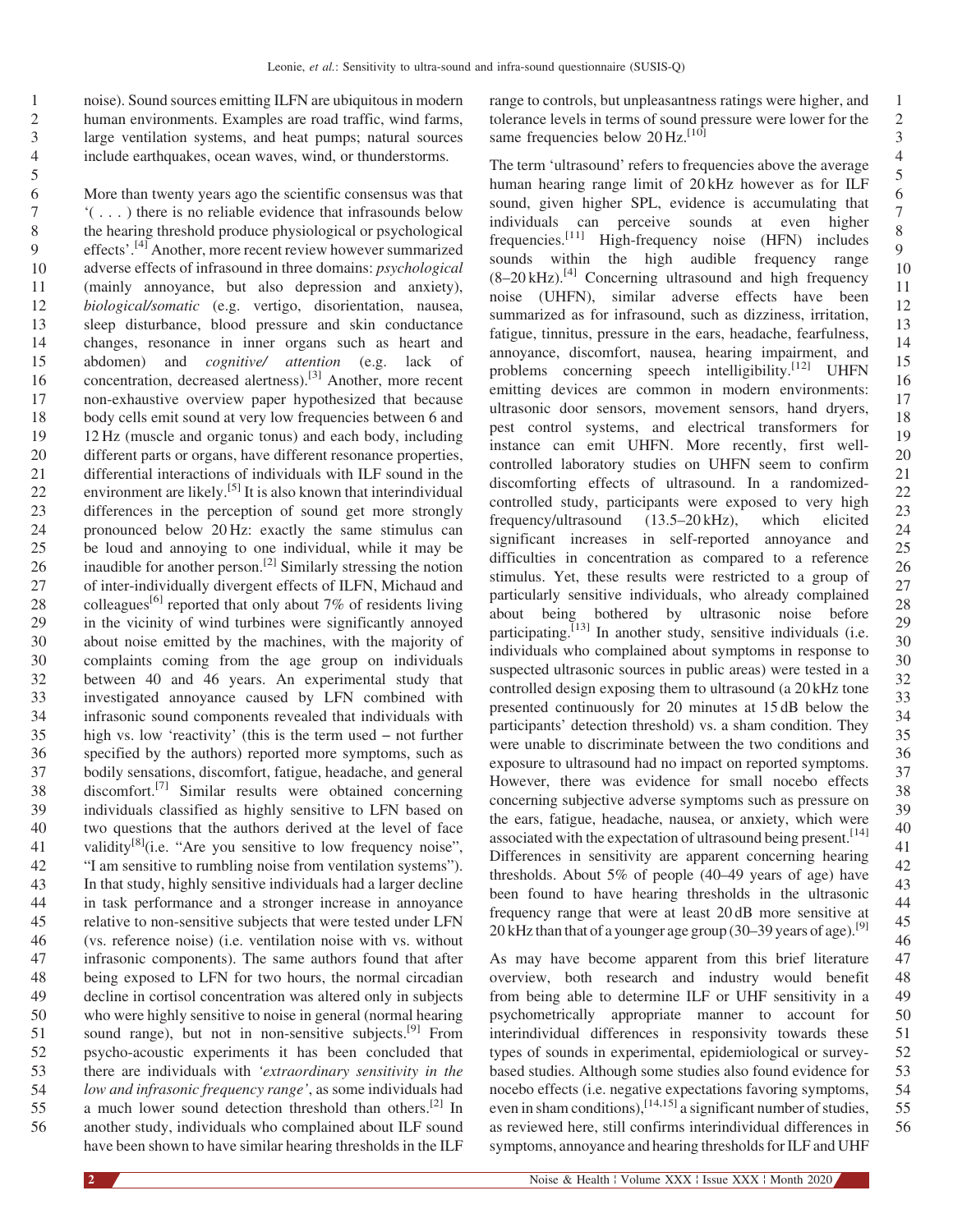9 10 11 12 13 14 15 16 17 18 19 20 21 22 23 24 25 26 sound. So far, measures of normal sound sensitivity, such as the Weinstein Noise Sensitivity Scale,<sup>[16]</sup> [or self-developed, single](#page-8-0) questions have been used to assess ILF sensitivity,<sup>[8]</sup> or researchers included individuals who explicitly stated that they were particularly sensitive to airborne ultrasound for experimental purposes. This paper argues that a theoretically derived and validated instrument to measure sensitivity for ILF or UHF needs to be developed. The aim of this study was hence to create a questionnaire that can assess ILF and UHF sensitivity that is economic (brief) and psychometrically valid. This issue was addressed using deductive item generation rules based on a facet-approach. The questionnaire development and hence consortium was part of EARS II (https://www.ears-project. eu) an international European Union-funded project. Online survey data across England, Slovenia and Germany was collected. This data was factor analyzed in order to investigate whether low- and high frequency sensitivity clustered largely together, or whether these constituted rather independent factors (constructs). Furthermore, correlation coefficients were calculated to derive associations between self-reports of psychiatric and somatic symptoms, personality, somatic, and normal sound/ noise sensitivity with the new scales in order to investigate construct validity and overlap (i.e. redundancy of the new questionnaire) with already established measures of sound sensitivity.

## **METHODS**

27

## The ILF and UHF frequencies sensitivity questionnaire: questionnaire conceptualization

An expert meeting was held with members of the EARS II project team, including physicists with expertise in acoustics and neuroscience, as well as a psychologist, to elaborate on an ILF and UHF sensitivity working definition, and on a model based on literature review and expert opinion. Our working definition of ILF or UHF sensitivity was as follows:

ILF or UHF sensitivity are moderately stable traits that, in part independent from other sound features (such as

1 2 3 4 5 6 7 8 9 10 11 12 13 loudness), account for the interindividual differences in reactions towards a given ILF or UHF acoustic stimulus. This sensitivity can be furthermore understood as a dispositional reactivity (or reaction potential) towards noise/sounds in the ILF or UHF range. The dispositional reactivity can be observed on four dimensions: a perceptual (i.e. lower perception threshold/ altered senses), an emotional (i.e. heightened arousability or stress reactivity in response to ILF or UHF sound), a cognitive (i.e. automated negative evaluation/ beliefs of or about ILF/ UHF sound) and a behavioral (i.e. automated reaction tendencies induced by ILF or UHF sound, particularly flight/avoidance responses) dimension.

The adoption of these four dimensions was based on a behavioral analysis as commonly performed in cognitive behavioral therapy (CBT), as the expert consortium thought this would be best suited to understand the processes underlying adverse outcomes often described by individuals who refer to themselves as sensitives. Loosely drawing upon Guttman's facet theory,  $[17]$  [the consortium](#page-8-0) relied on a systematic scheme for item generation. Hence, first a dimensional matrix of contents that needed to be addressed given the pre-definition of the construct was established. Every cell  $(=$  facet) of the matrix was then to be filled with an equal number of items (i.e. questions to assess the facet), and these items needed to be constructed in a symmetrical manner in terms of phrasing. The result was a symmetrical and balanced questionnaire [see Table 1]. The advantage of our or similar approaches is that one avoids to unwantedly overemphasize certain aspects of a construct. All questions were discussed until a consensus was reached, and all of them were developed simultaneously for an English and a German version by the multi-national team with the aid of native speakers from both sides. The English version was constructed so that it could also be used in other countries by participants with sufficient English language knowledge, and hence the English questionnaire was also used in Slovenia.

|                            | high frequency (UHF) sensitivity.                                                                                                                                       |                                                                                                                                                                          |
|----------------------------|-------------------------------------------------------------------------------------------------------------------------------------------------------------------------|--------------------------------------------------------------------------------------------------------------------------------------------------------------------------|
| <b>Domain</b>              | <b>ILF</b> sensitivity                                                                                                                                                  | <b>UHF</b> sensitivity                                                                                                                                                   |
| Self-<br>appraisal         | I am more sensitive to low-pitched noises/sounds than other<br>people.                                                                                                  | I am more sensitive to high-pitched noises/sounds than other<br>people.                                                                                                  |
| Perceptual                 | I can hear or otherwise perceive (e.g. via bodily sensations) low-<br>pitched noises/sounds more often than other people/I perceive<br>them more intensely than others. | I can hear or otherwise perceive (e.g. via bodily sensations) high-<br>pitched noises/sounds more often than other people/I perceive<br>them more intensely than others. |
| Emotional                  | Low-pitched noises/sounds particularly bother me.                                                                                                                       | High-pitched noises/sounds particularly bother me.                                                                                                                       |
| Cognitive<br>(attitudinal) | Low-pitched noises/sounds, that people may not even hear, can be<br>dangerous or have a negative effect on people.                                                      | High-pitched noises/sounds, that people may not even hear, can be<br>dangerous or have a negative effect on people.                                                      |
| Behavioral                 | I try to avoid low-pitched noises/sounds or leave situations in<br>which these types of noises/sounds occur.                                                            | I try to avoid high-pitched noises/sounds or leave situations in<br>which these noises/sounds occur.                                                                     |

The word 'bother' for the emotional facet of sound sensitivity was chosen in order to differentiate this from 'annoyance', as often reported in the literature. The expert consortium agreed that 'bothered' would better approximate an immediate 'excitability' or 'irritation', whereas annoyance more strongly relies upon a strong cognitive component, such as a negative appraisal/evaluation of the sound.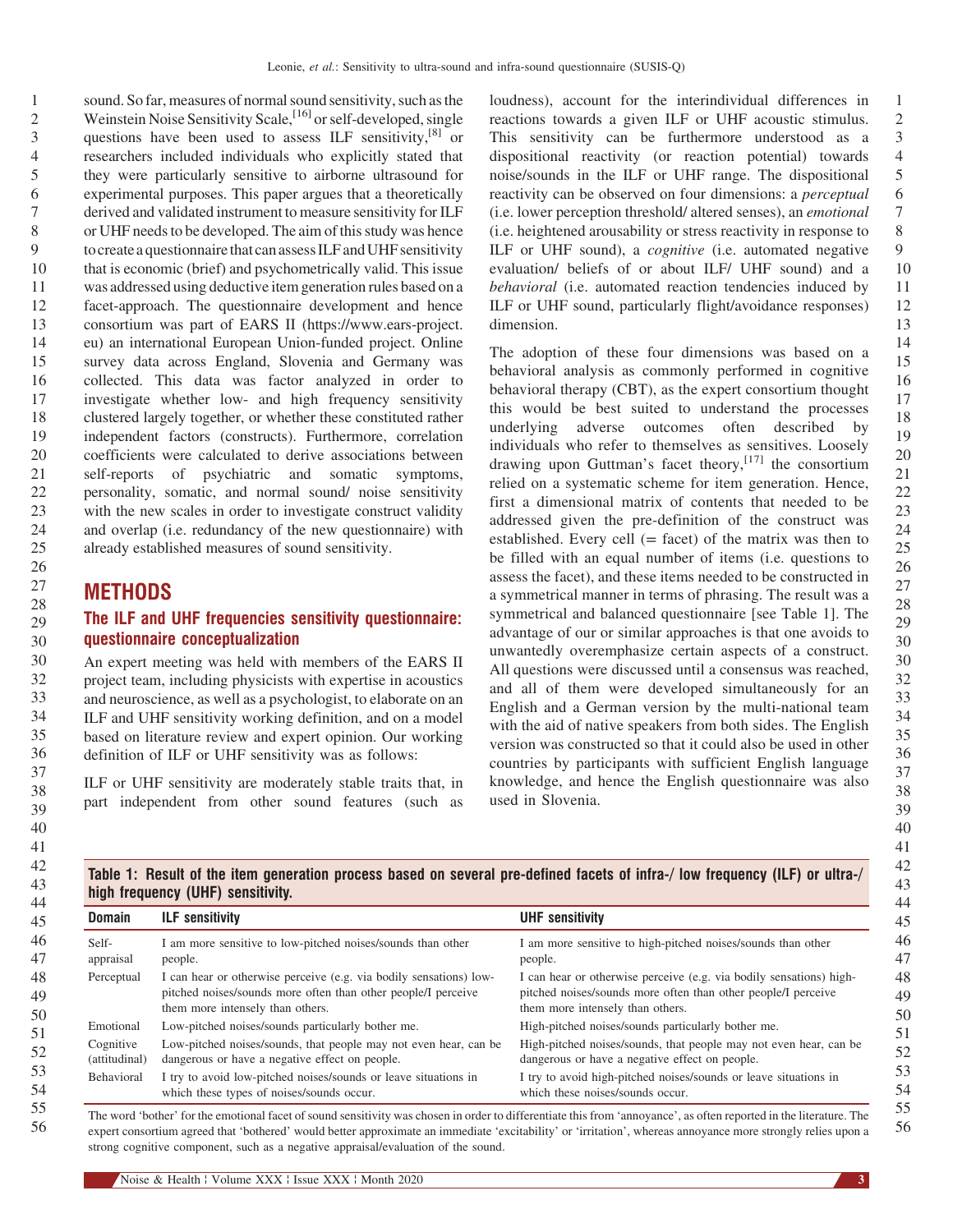#### Measures for construct validation

The majority of measures for construct validation were taken only in the German validation sample at the UKE (Universitätsklinikum Hamburg-Eppendorf, Germany), with the exception of the Weinstein Noise Sensitivity Scale (WNSS), $^{[16]}$  [which was assessed in all other samples](#page-8-0) (please refer to the Participant Recruitment and Procedure subsection for further explanations and details). All measures will be briefly described in the following.

## Somatic symptoms, stress and global severity of psychiatric symptoms

The Patient Health Questionnaire-15 (PHQ-15)<sup>[18]</sup> measures the severity of somatic symptoms, summarizing the top 15 physical health complaints (e.g. headache, nausea, dizziness) of patients seeking ambulant treatment. Items were rated for the past two weeks on a 3-point Likert scale  $(0 = not \, bottleneck)$ at all;  $1 =$ bothered a little;  $2 =$ bothered a lot). Cronbach's alpha for the scale was .80 in the original study and was acceptable in the present sample (0.77). The brief symptom inventory (BSI) assesses 53 symptoms frequently reported in psychiatric settings, including mental health and somatic symptoms.<sup>[19]</sup> [The total severity index was used, which](#page-8-0) includes all items from the entire questionnaire (subscales are: somatization, 7 items; social anxiety, 4 items; depression, 6 items; anxiety, 6 items; aggression/ hostility, 6 items; phobic anxiety, 5 items; paranoia, 5 items; psychoticism, 5 items) to explore which type of sensitivity, that is ILF, UHF or normal sound sensitivity, was most strongly related to symptoms. Participants responded how strongly each of the symptoms was affecting them, on average across the past two weeks, on a 5-point Likert scale  $(0 = not at all, \ldots, 4 = very$ strong). Evidence for validity and good reliabilities (Cronbach's alpha ranging between 0.82 and 0.95) has been provided.<sup>[20]</sup> [For the present sample, internal](#page-8-0) consistency was excellent (0.93).

## **Sleepiness**

40 41 42 43 44 45 46 47 48 49 50 51 52 53 As tiredness, dizziness or sleepiness are often reported symptoms associated with ILS and UHF sound, daytime sleepiness was assessed with the Epworth Sleepiness Scale (ESS) (21). The ESS assesses the self-rated likelihood of dozing within eight typical daytime activities (e.g. sitting sleepiness was assessed with the Epworth Sleepiness Scale (ESS) (21). The ESS assesses the self-rated likelihood of dozing within eight typical daytime activities (e.g. sitting quietly after a lunch without alcohol – 0= wo  $1 =$ slight chance of dozing,  $2 =$  moderate chance of dozing,  $3 =$ high chance of dozing). The scale refers to the 'way of life in recent times'. The ESS has been studied extensively in the recent past decades and validity as well as good reliability (Cronbach's alpha of .82 on average across different studies) have been established (see https://epworthsleepinessscale. com/about-the-ess/). Internal consistency was acceptable (0.75) in our study sample.

#### 54 55 **Personality**

To assess personality, an updated, 30-item version of the five factor personality inventory (NEO-FFI-3–Neo Five-Factor

1 2 3 4 5 6 7 8 9 10 11 12 13 14 15 16 17 18 19 20 21 22 23 24 25 personality Inventory)<sup>[23]</sup> [was used. The items measure the](#page-8-0) five most important personality factors, with 6 items per factor (i.e. personality trait). Neuroticism circumscribes a personality trait that is characterized by proneness to 'moodiness' and frequent experience of aversive emotions as well as rumination and worry. Individuals with high extraversion usually enjoy human interactions, are enthusiastic and energetic, talkative, assertive, and gregarious. High conscientiousness describes individuals with a strong focus on orderliness, self-discipline, dutifulness, competence, achievement striving, and deliberation. Individuals with high openness exhibit intellectual curiosity, aesthetic sensitivity, attentiveness to feelings, and a preference for variety. Lastly, the trait of agreeableness best describes warm, kind and empathetic individuals. All items are rated on a 5-point Likert-scale, ranging from  $0 =$ strongly disagree including the neutral category  $(2=neither \ agree \ nor \ disagree)$  to  $4=strongly$ agree. Both factorial validity and good internal consistencies (Cronbach's  $\alpha$ ) have been reported for this brief version of the original 120 item NEO-FFI, ranging between 0.78 and  $0.86$ <sup>[23]</sup> [In the present sample, internal consistencies were](#page-8-0) lower but all acceptable: 0.82 for neuroticism, 0.68 for extraversion, 0.71 for conscientiousness, 0.73 for openness and 0.67 for agreeableness.

## Noise sensitivity (for the normal hearing range)

The Weinstein Noise Sensitivity Scale  $(WNSS)^{[16,24]}$  and the noise sensitivity questionnaire (NoiSeO)<sup>[25]</sup> [measure global](#page-8-0) sound sensitivity (referring to the normal hearing range). The WNSS measures sensitivity as a unidimensional construct. It has been widely used in noise research across the world and can be considered the most popular measure for noise sensitivity. It was based on the following definition by  $Job^{[26]}$ : '[noise sensitivity refers to the internal state of any](#page-9-0) individual which increases their degree of reactivity to noise in general'. Higher sensitivity is regarded as a prerequisite for higher annoyance. The WNSS comprises 21 items that address affective reactions or attitudes towards every day and environmental sounds, which are rated on a 5-point Likert scale which ranges from  $0 = completely$  disagree to  $5 =$ strongly agree. The original version has good internal consistency of  $0.84$ ,  $[24]$  [and it was excellent in our sample](#page-8-0) (Cronbach's  $\alpha = 0.90$ ).

46 47 48 49 50 51 52 53 54 55 56 The NoiSe $Q^{[25]}$  [is a multidimensional measure of noise](#page-8-0) sensitivity across different daily life situations: leisure, work, habitation, communication, and sleep. Each context is measured with 7 items. Items are rated on a 4-point Likert scale  $(3 = strongly \ agree, 2 = slightly \ agree, 1 = slightly$ disagree, and  $0 =$ strongly disagree). Although the measurement of noise sensitivity across different situations was implemented because of the notion that it may differ across contexts (e.g. leisure vs. work), a total score can also be used to index noise sensitivity in general. Internal consistency of the total questionnaire has been reported as excellent<sup>[\[25\]](#page-8-0)</sup> and was also excellent (Cronbach's  $\alpha = 0.90$ ) in our sample.

1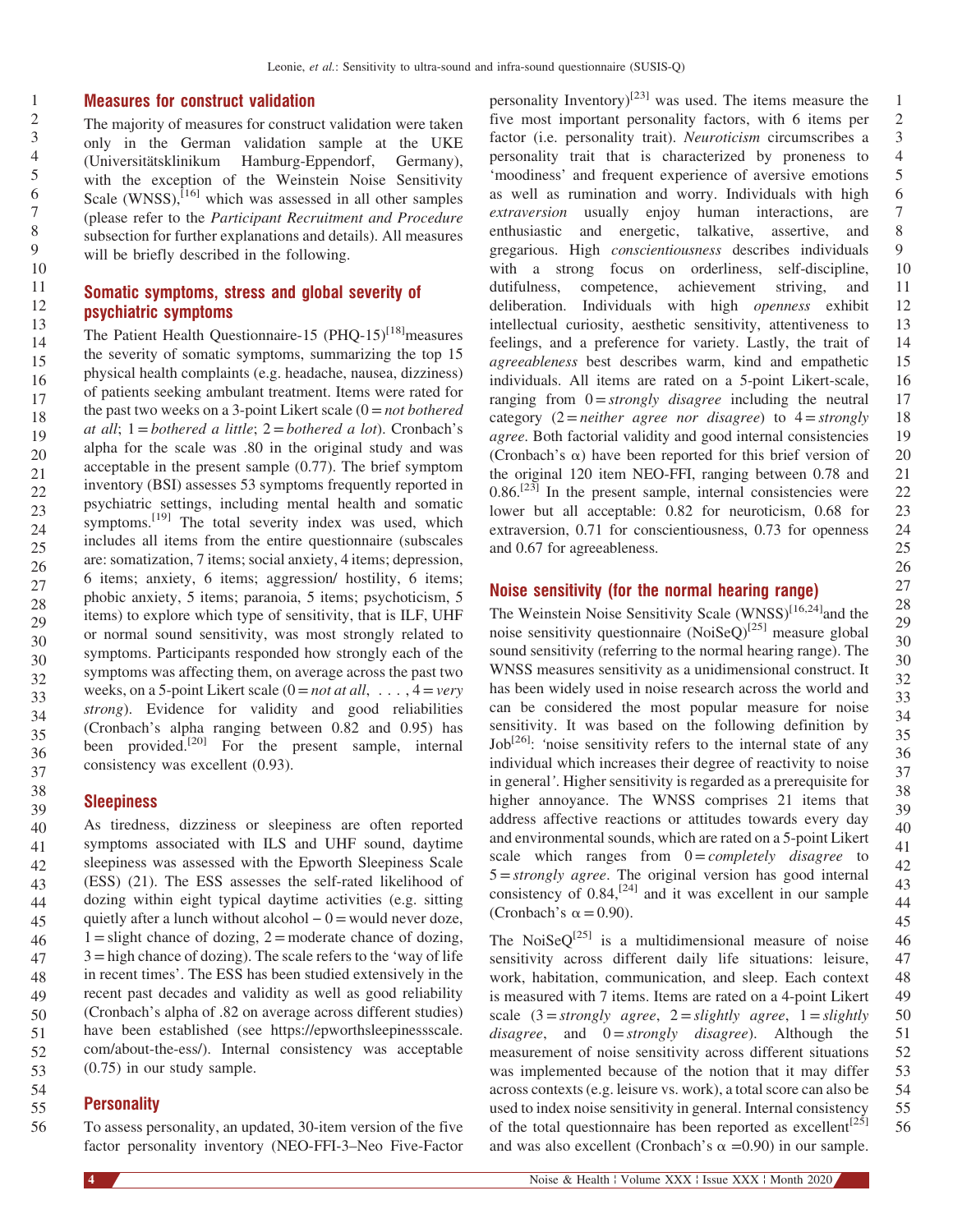#### Ehics, participant recruitment and procedure

The questionnaire assessment was part of different local or online studies within the EARS-II project. In all countries, informed consent of the participants was obtained before participation. The assessments were completely anonymous for the online assessments, and data from the local recruitment sites were anonymized (i.e. the coding lists were deleted) upon completion of the trials. Adherence to the declaration of Helsinki and local ethical standards was assured at all sites. There was no general explicit ethical approval for the questionnaire validation across all sites, but the assessments were included as part of the local studies, for which positive ethics votes were obtained approval for the questionnaire validation across all sites,<br>but the assessments were included as part of the local<br>studies, for which positive ethics votes were obtained<br>(Germany – Braunschweig: PTB ethics vote 3/16; but the assessments were included as part of the local studies, for which positive ethics votes were obtained (Germany – Braunschweig: PTB ethics vote 3/16; Germany – Hamburg: Ethikkommission der Ärztekammer studies, for which positive ethics votes were obtained<br>(Germany − Braunschweig: PTB ethics vote 3/16;<br>Germany − Hamburg: Ethikkommission der Ärztekammer<br>Hamburg − approval number: PV5570; University of Southampton: UoS ethics committee, Ethics ID: 30365.A1).

The novel questionnaire was launched as an anonymous online survey on the 'one klick survey' online platform, available in German and English. It was explicitly advertised in Germany, the UK, and Slovenia—mainly via University platforms. A small subset of questionnaires was attained from on-site research (from Braunschweig and Hamburg, Germany, and from Southampton, England) using paper (or local digital but non-online) versions of the questionnaire.

27 28 29 30 30 32 33 34 35 36 37 38 39 40 41 42 43 44 45 46 47 48 49 50 51 52 53 54 55 56 The entire survey took about 45 minutes. There were no formal inclusion criteria, except for age above 18 years (or having a parent's consent). First, demographic assessments were taken, including age, nation of residence (i.e. Germany, Slovenia, UK, other), sex, living environment (e.g. living in a city, village, or small town; living arrangement such as single detached house, apartment block with five or more storeys, etc.), and self-reported hearing status (normal hearing yes vs. no). This was followed by presenting a list that included 30 sound sources/ sounds, 10 of which were restricted to the normal hearing range with no considerable infra- or ultrasonic frequencies (e.g. background music at a shopping mall), 10 typical ILFN sound sources/ sounds (e.g. traffic noise), and 10 typical UHFN sound sources/sounds (e.g. stopping trains with squeaking brakes). Participants were instructed to indicate whether they encountered any of these sources/ sounds in the past 12 months (yes vs. no). Afterwards, for all affirmed sources, exposure frequency and duration were assessed (frequency: never; every few months; monthly; weekly; daily, duration: 8 hours or more; 4-8 hours; 1-4 hours;  $\langle$  1 hour; usage of hearing protection/ headphones when exposed: never; sometimes; always). Hereafter, we asked the subjects to indicate their annoyance concerning each of the sounds produced by the sources on a 11-point Likert scale, as recommended by ICBEN (27),  $(0 = does not$ bother/ annoy me at all;  $10 =$  extremely bothers/ annoys me), also providing an option of indicating that the sound was never perceived before (never heard that sound). This was directly followed up by the ILF and UHF sound sensitivity questionnaire (SISUS-Q). Finally, Weinstein's noise sensitivity questionnaire was assessed.

The subsample that was used for construct validation purposes was recruited on-site at one of our research labs in Hamburg, Germany. These participants also filled out the questions described above, but in addition subsequently answered the other questionnaires that were intended for constructing validation purposes: PHQ-15, BSI, ESS, PSS, NEO-FFI-3, and NoiSeQ. This data was baseline data from a longitudinal, single-blind, randomized-controlled study of the effect of night-time sound exposure by infra- vs. ultrasound on the brain, mental health, and cognitive performance (for a full description of that study please check the NIH trial registry: https://clinicaltrials.gov/ct2/show/NCT03459183).

#### Statistical analyses

The factorial structure of the novel questionnaire was assessed using exploratory factor analysis in the total, multinational sample. First, a Principal Component Analysis (PCA) was conducted in order to derive the optimal number of factors to be extracted based on the eigenvalue  $> 1.0$  criterion. Second, we used PCA applying a direct oblimin rotation procedure, with a default  $Delta=0$ , maximum number of iterations for convergence $=25$  and a fixed number of factors as determined in step 1. The threshold for acceptable total explained variance through any number of components exceeding an eigenvalue of 1.0 was set to 60% following a general and rather conservative rule of thumb.<sup>[\[28\]](#page-9-0)</sup> A minimum acceptable factor loading for an item on a given component was defined as exceeding a threshold of .40 (between a medium and large association of a given item with the factor). All analyses on the total sample were repeated separately for the German and the English versions (the latter including UK- and Slovenian participants) of the questionnaire in order to examine whether the results were replicable for the two versions/languages.

After establishing the scales using factor analysis, internal consistencies for the newly derived scales (Cronbach's  $\alpha$ ) were calculated. Subsequently (Pearson) correlation analyses were performed with constructs found to be related to normal and hence likely also related to IFS and UHF sound sensitivity (i.e. somatic and psychiatric symptoms, sleepiness, personality, global [hearing sound] sensitivity). For the interpretation of the correlation coefficients Cohen's<sup>[29]</sup> [rule of thumb was applied with](#page-9-0)  $r \ge 0.10$  and r  $<$  30 small;  $r \ge 0.30$  and  $r < 50$  medium; and  $r \ge 0.50$ indicating a large effect (correlation).

## RESULTS

#### Sample characteristics

51 52 53 54 55 56 In total,  $n = 146$  full datasets (including the entire SISUS-Q) were acquired online, of which  $n = 70$  filled out the German- and  $n = 81$  filled out the English version (total online sample  $n=151$ ). This equals to about less than one third (30.5%) of a total of  $N = 496$  individuals (German initial  $n=187$ –completion rate = 37.4%; English initial  $n = 309$ -completion rate = 26.2%) who started the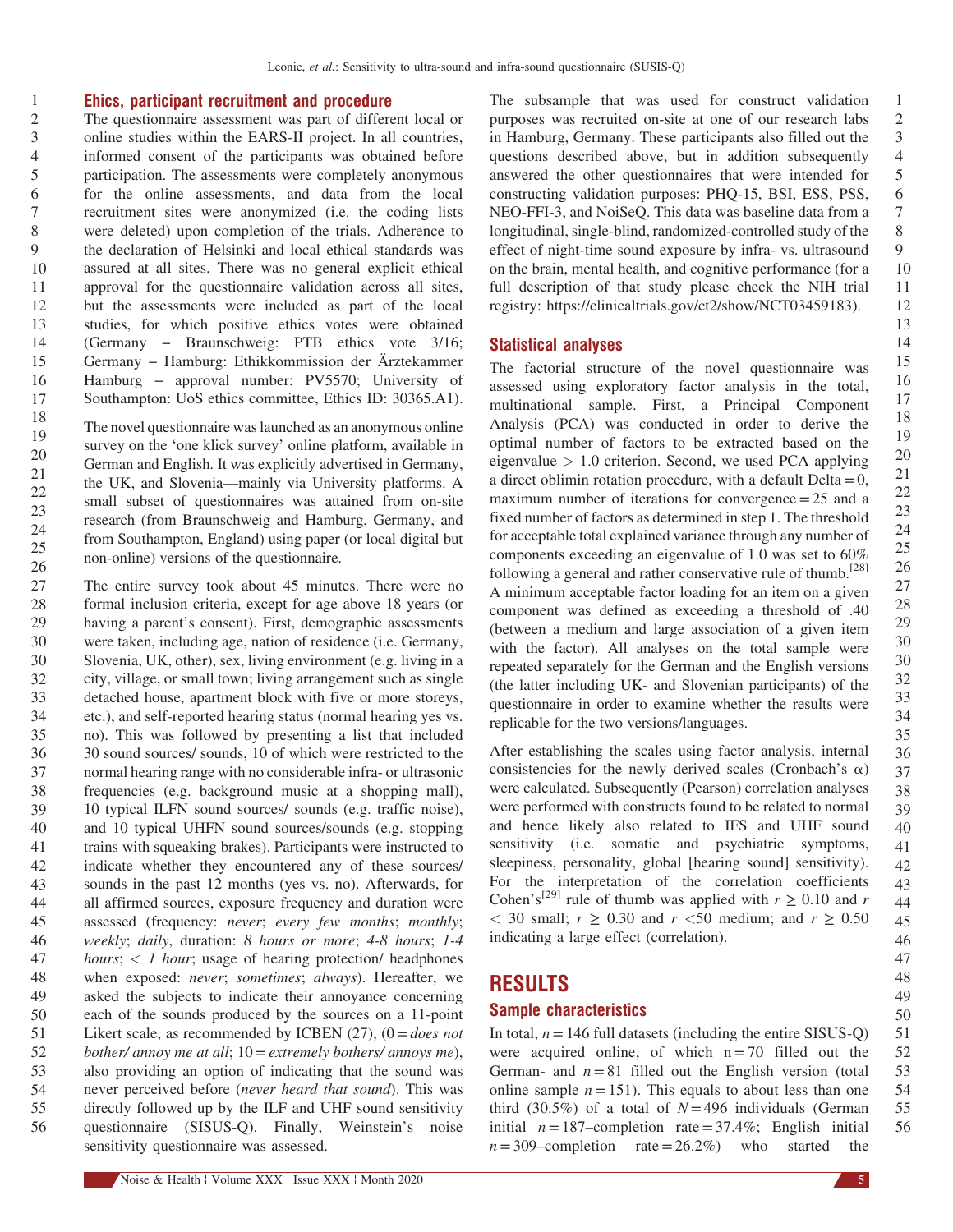questionnaire but quit before the SISUS-Q. A subset of  $n = 38$  cases was attained from on-site research (i.e. Southampton,  $n = 17$ ; Braunschweig,  $n = 21$ ). Seventyeight datasets were acquired as part of an intervention study in Hamburg, Germany.

Hence, in sum a total  $N = 267$  SISUS-Q full data was available for factor analysis, of which 54.3% were male, mean age was  $28.7$  (SD = 9.8, age range for the total sample: 17–68). For replication of the factor structures the sample sizes were  $n=98$  for the English (51% male, mean age = 30.9, SD = 12.1) and  $n = 169$  for the German (56.2%) male, mean  $age = 27.4$ ;  $SD = 7.9$  version of the questionnaire. The English version was filled out by  $n=57$ Slovenians,  $n=32$  people from the UK and  $n=9$  individuals from other European nations.

For construct validation, a total  $N=187$  cases  $(n=95)$ Germans,  $n=56$  Slovenians,  $n=32$  people from the UK) was available for correlation between SISUS-Q and WNSS  $(59.9\% \text{ males}, \text{mean age} = 29.3, SD = 11.0)$  and a total of 75-78 for correlation with other constructs (i.e. somatic and psychiatric symptoms, sleepiness, personality, NoiSeQ [multi-faceted normal hearing sound sensitivity]), (41% male, mean age =  $27.2$ , SD =  $5.9$ ).

#### Principal component and exploratory factor analysis

First, analyses were run in the total sample  $(N=267)$ . The Kaiser-Meyer-Olkin Measure of Sampling Adequacy (KMO) was acceptable  $(=0.754)$  and the Bartlett's test (testing the First, analyses were run in the total sample  $(N=267)$ . The Kaiser-Meyer-Olkin Measure of Sampling Adequacy (KMO) was acceptable  $(=0.754)$  and the Bartlett's test (testing the assumption that the correlation matrix is an i.e. the variables are unrelated and hence structural analyses are not suited for the data) was significant ( $P < .001$ ). This indicates appropriateness to conduct factor analysis. The PCA revealed that there were three components with an eigenvalue

1 2 3 4 5 6 7 8 9  $> 1$ , with an accumulated 72.2% of explained variance, whereby the first component accounted for about 41.4%, the second for about 17.0% and the third component for about 13.8% of explained variance. The rotated 3-factor solution pattern matrix for the EFA revealed that all factor loadings exceeded .60, and that there were no side loadings (exceeding 0.40) for any of the items [see Table 2 for details]. On a content-basis it appears that there was an ILF-sensitivity factor (four items), an UHF-sensitivity factor (four items) and a negative cognitive appraisal of both, ILF and UHF sounds (negative cognitive appraisal of extreme values; NCAEF) factor (two items). Correlations between the three components were small. Between ILF and UHF-sensitivity the correlation was 0.29 between ILF-sensitivity and negative cognitive appraisal the correlation was 0.21 and between UHF-sensitivity and negative cognitive appraisal the correlation was 0.28.

The same three factor-solution was replicated repeating the analyses separately for the English  $(n=98)$  and the German  $(n=169)$  subsamples, supporting its replicability and robustness. The subsample analyses can be found in Appendix 1A and 1B. For the English version of the questionnaire internal consistencies (Cronbach's  $\alpha$ ) were good (.83, .81 and .90), and for the German version there were acceptable to good reliabilities (ILFS scale: .85; UHFS scale: .82; NCAEF scale: .69).

### Exploratory principal component and exploratory factor analysis by residency

The sample was subdivided into one sample with participants of residency within the UK and one sample of participants with participants of residency within Slovenia (+ 4 individuals from other European nations; combining the

Table 2: Pattern matrix of the three-factorial solution as identified with Principle Component Analysis in the total sample

| Item                                                                                                                                                                 |                     | <b>Component</b>    |               |
|----------------------------------------------------------------------------------------------------------------------------------------------------------------------|---------------------|---------------------|---------------|
|                                                                                                                                                                      | 1ILF<br>sensitivity | 2UHF<br>sensitivity | <b>3NCAEF</b> |
| Low-pitched noises/sounds particularly bother me.                                                                                                                    | 0.862               |                     |               |
| I can hear or otherwise perceive (e.g. via bodily sensations) low-pitched noises/sounds more often than other<br>people/I perceive them more intensely than others.  | 0.801               |                     |               |
| I am more sensitive to low-pitched noises/sounds than other people                                                                                                   | 0.816               |                     |               |
| I try to avoid low-pitched noises/sounds or leave situations in which these types of noises/sounds occur.                                                            | 0.706               |                     |               |
| I am more sensitive to high-pitched noises/sounds than other people.                                                                                                 |                     | 0.890               |               |
| I can hear or otherwise perceive (e.g. via bodily sensations) high-pitched noises/sounds more often than<br>other people/I perceive them more intensely than others. |                     | 0.812               |               |
| High-pitched noises/sounds particularly bother me.                                                                                                                   |                     | 0.753               |               |
| I try to avoid high-pitched noises/sounds or leave situations in which these noises/sounds occur.                                                                    |                     | 0.623               |               |
| Low-pitched noises/sounds, that people may not even hear, can be dangerous or have a negative effect on<br>people.                                                   |                     |                     | 0.868         |
| High-pitched noises/sounds, that people may not even hear, can be dangerous or have a negative effect on<br>people.                                                  |                     |                     | 0.816         |

NCAEF=negative cognitive appraisal of extreme frequencies.

 $(M-260)$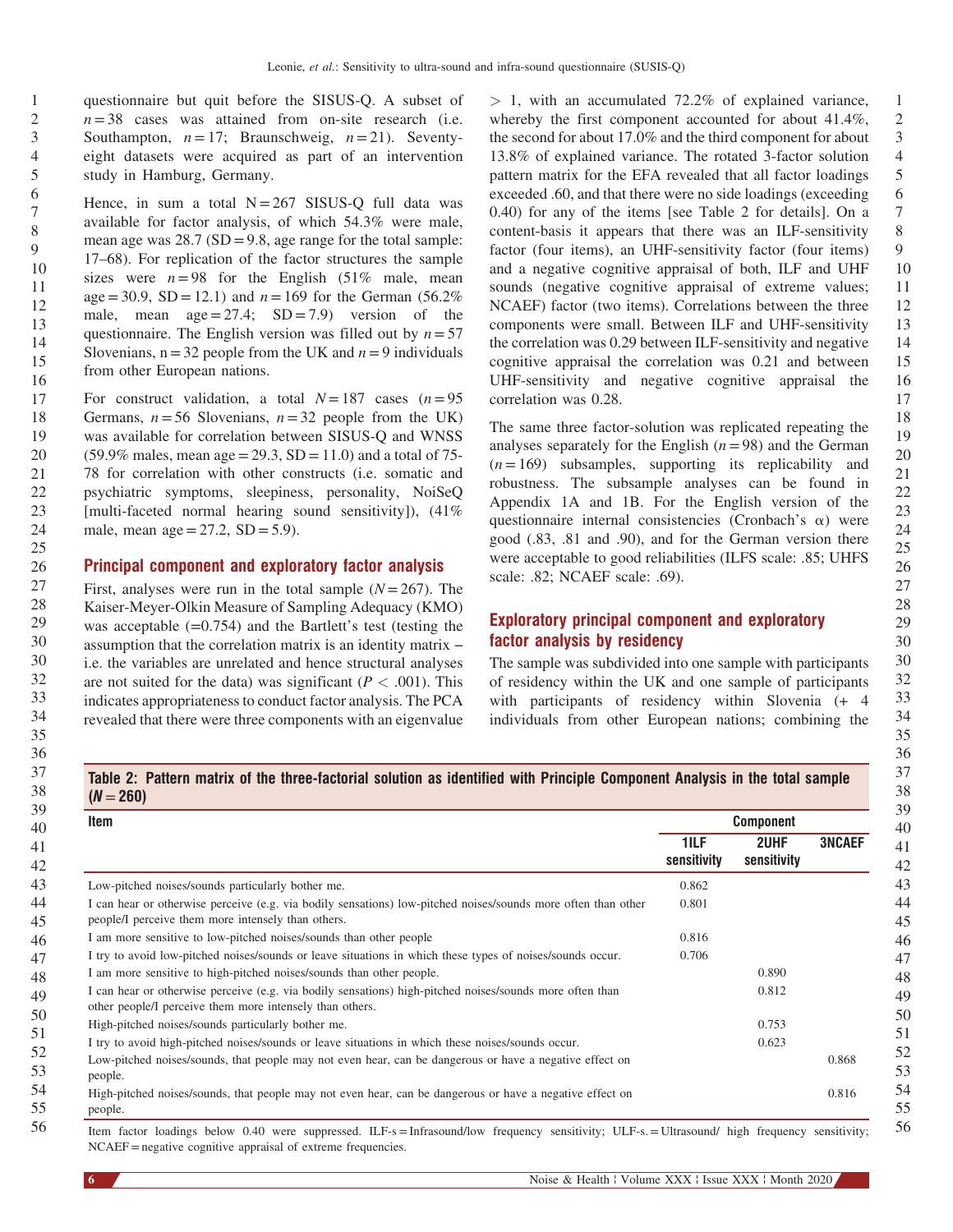two appeared justified due to the fact that both for them as for Slovenians English was not the mother tongue). The corresponding subsample sizes were not entirely appropriate for factor analysis, hence caution in interpreting the results is adverted. Results are only provided on a descriptive basis here, as even the most liberal guidelines suggest a minimum of  $n=4$  observations per variable,[30] [but higher numbers such as a sample of a](#page-9-0) minimum of  $N=100^{31}$  are widely recommended for PCA. In sum, these subsample analysis also replicated the threefactorial solution, with clear results for the UK only  $(n=32)$  subsample and somewhat ambiguous results for the Slovenian/ non-native English European subsample  $(n=61)$  with ambiguous loadings  $> 0.40$  of two ILF items that also loaded onto the UHF sensitivity factor).

### Construct validation of the ILF-UHF sensitivity and negative appraisal questionnaire scales

As two items are considered insufficient to constitute a psychometric scale, it was decided not to interpret associations of other questionnaires with NCAEF, but to report these for descriptive purposes only. All correlations of the ILF, UHF sensitivity and NCAEF scales with other scales can be found in [Table 3](#page-7-0). The mean scores were used (i.e. sum for each of the subscales divided by the number of items) for all scales entered into correlation analysis (means and standard deviations for the validation sample are included in [Table 3\)](#page-7-0). Both ILF and UHF sensitivity were significantly associated with normal hearing sound/ noise sensitivity to a medium extent. The ILF and UHF sensitivity scales were significantly and positively associated with psychiatric symptoms (medium-sized effect), whereas only ILF was significantly associated with somatic symptoms and daytime sleepiness (both medium-sized effects). Similar to the normal noise sensitivity measure (NoiSeQ), which was significantly related to neuroticism  $(r=0.292;$  small effect) daytime sleepiness (both medium-sized effects). Similar to<br>the normal noise sensitivity measure (NoiSeQ), which was<br>significantly related to neuroticism  $(r=0.292)$ ; small effect)<br>and extraversion  $(r=-0.261)$ ; small effect) was associated with neuroticism to a similar, small extent  $(r=0.262)$ . However, deviating from normal sound sensitivity, both ILF and UHF sensitivity were significantly associated with agreeableness to a small extent  $(r=0.249$  and 0.250, respectively).

## **DISCUSSION**

In this paper a questionnaire development, factorization and validation of a measure that aims at capturing sound sensitivity for ILS and UHF was presented. The need for such as measure was derived from several lines of evidence coming from psycho-acoustic, experimental and epidemiological survey research pointing towards the existence of highly sensitive subgroups within the general population; i.e. individuals who may be particularly affected by infra- and low frequency (ILF) or ultra- and high frequency (UHF) sound.

The analyses revealed that ILF and UHF sensitivity may constitute different types of sensitivity, as corresponding

1 2 3 4 5 6 7 8 9 10 11 12 13 14 15 16 17 18 19 20 21 22 23 24 25 26 27 28 29 30 30 32 33 34 35 36 37 38 39 40 41 42 items loaded highly on clearly separable factors. This was evident both in the total and in the separate English and German questionnaire version subsamples. In addition, it was replicated in a UK only sample. Negative cognitive appraisals of extreme sound frequencies (NCAEF; i.e. the belief that ILF or UHF sounds are particularly dangerous or may have a negative effect on people) loaded on a separate factor. This suggests that sensitivity in these frequency ranges may have two aspects; one is rather physiological and characterized by perception through the senses, irritation elicited by the sound, and behavioral avoidance (similar to classical conditioning, where an unpleasant stimulus is associated with an automated avoidance tendency of and object, subject, or place) of these sounds, and the other is a clearly cognitive component. We however refrained from further interpreting NCAEF in the construct validation analysis, as the minimum number of items for a psychological scale is three, and the scale comprised only two. The fact that ILFand UHF sensitivity were separate factors could suggest different mechanisms being involved in the perception of ILF and UHF sounds, but more research is necessary to investigate this. Furthermore, ILF and UHF sensitivity were only moderately related to noise sensitivity in the normal hearing range. This demonstrates convergent validity of the new scales. The moderate size of the associations also speak for ILF and UHF sensitivities being sufficiently distinct from sensitivity to sounds in the common hearing range, suggesting that they are distinctive types of sensitivity. Confirming construct validity, ILF and UHF sensitivity were related to common measures of psychiatric symptoms to a small to moderate extent. However, ILF and UHF sensitivity also showed a divergent pattern of associations: only ILF sensitivity was moderately related to somatic symptoms and daytime sleepiness. Noise sensitivity in the normal hearing range has clearly been associated with virtually all personality dimensions.<sup>[32]</sup>. In the present study, ILF sensitivity was modestly related to neuroticism and both ILF and UHF sensitivity were related to agreeableness to a small extent. These results slightly deviate from results concerning normal sound sensitivity and suggest an overall weaker relation of these sensitivities with personality.

#### **Limitations**

45 46 47 48 49 50 51 52 53 54 55 56 A first important limitation is sample heterogeneity in terms of recruitment sites and sample sizes. There are several problems related to this approach, such as potential confounders, that is residency in a large vs. small town, for the analyses. This should be controlled in future studies, using larger and more balanced, nationwide samples. However, subsample analyses broadly replicated the main findings. The low average age in the present study sample suggests that particularly sensitive age groups (see introduction; 40-49 of age for ILF sound; 30–39 years of age for UHF sound) might not have been sufficiently represented. There also was a high attrition rate in the online samples (nearly all participants quit very early into the survey).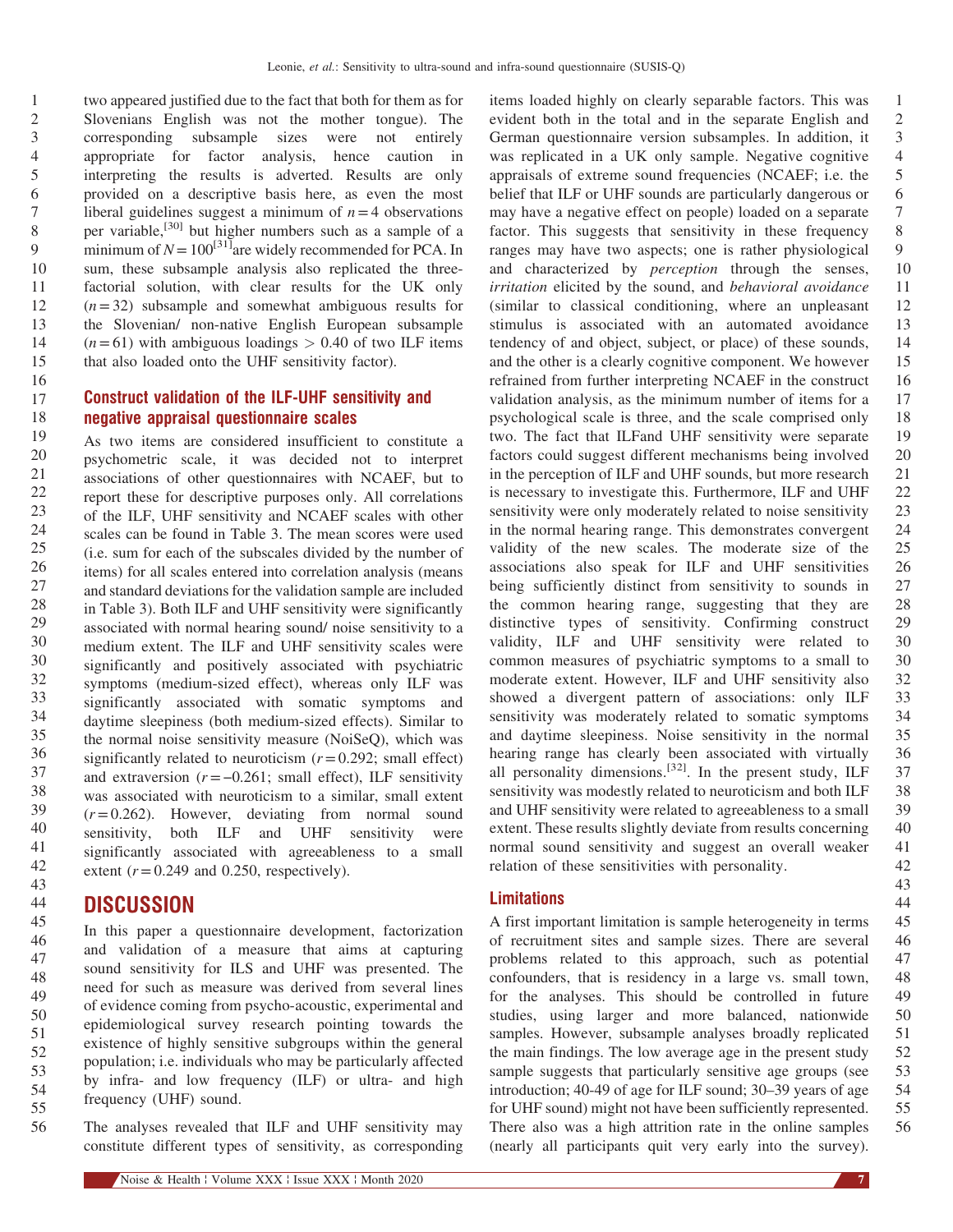| 1                                         |  |
|-------------------------------------------|--|
| $\overline{2}$                            |  |
| 3                                         |  |
| 4                                         |  |
| 5                                         |  |
| 6                                         |  |
|                                           |  |
| 8                                         |  |
| 9                                         |  |
|                                           |  |
| 10                                        |  |
| $\mathbf{1}$<br>1                         |  |
| $\mathbf 1$<br>$\overline{c}$             |  |
| $\mathbf 1$<br>3                          |  |
| 14                                        |  |
| 5<br>$\mathbf{1}$                         |  |
| 16                                        |  |
| 7<br>$\mathbf 1$                          |  |
| 18                                        |  |
| 19                                        |  |
| $\overline{20}$                           |  |
| $\overline{21}$                           |  |
| $\overline{c}$<br>$\overline{c}$          |  |
| $\overline{2}$<br>$\overline{\mathbf{3}}$ |  |
| $^{24}$                                   |  |
|                                           |  |
| 25                                        |  |
| 26                                        |  |
| 7<br>$\overline{c}$                       |  |
| 28                                        |  |
| 29                                        |  |
| $30^{\circ}$                              |  |
| $30^{\circ}$                              |  |
| $\overline{3}$<br>$\overline{2}$          |  |
| 33                                        |  |
| 34                                        |  |
| 35                                        |  |
| 36                                        |  |
| 37                                        |  |
| .<br>38                                   |  |
|                                           |  |
| 39                                        |  |
| 40                                        |  |
| 41                                        |  |
| $\overline{c}$<br>$\overline{4}$          |  |
| 43                                        |  |
| 44                                        |  |
| 45                                        |  |
| 46                                        |  |
| 47                                        |  |
| 48                                        |  |
| 49                                        |  |
| 50                                        |  |
| 51                                        |  |
| 52                                        |  |
|                                           |  |
| 53                                        |  |
| 54                                        |  |
| 55                                        |  |
| 56                                        |  |

<span id="page-7-0"></span> $\,1\,$ 

| Table 3: Correlations, means and standard deviations between/for the novel scales and measures of pathology, sleep, personality, and global noise sensitivity                                                                                                                                                                                                                                                                                                                                             |               |                              |                            |                   |                                               |                             |                   |                              |                             |                  |                             |                  |                   |                |
|-----------------------------------------------------------------------------------------------------------------------------------------------------------------------------------------------------------------------------------------------------------------------------------------------------------------------------------------------------------------------------------------------------------------------------------------------------------------------------------------------------------|---------------|------------------------------|----------------------------|-------------------|-----------------------------------------------|-----------------------------|-------------------|------------------------------|-----------------------------|------------------|-----------------------------|------------------|-------------------|----------------|
| Variable                                                                                                                                                                                                                                                                                                                                                                                                                                                                                                  |               | $1)$ ILF                     | ล                          | ణ                 | €                                             | ລົ                          | ටෙ                | $\overline{\mathsf{r}}$      | බ                           | െ                | $\widehat{=}$               | $\widehat{11}$   | $\frac{1}{2}$     | <u>က</u>       |
| Descriptives                                                                                                                                                                                                                                                                                                                                                                                                                                                                                              | <b>MSDN</b>   | 2.7 (2.2)<br>276             | 5.2 (2.6)<br>276           | 5.3 (2.9)<br>267  | $\begin{array}{c} 0.3\;(0.2)\\78 \end{array}$ | 0.3(0.2)                    | 1.1 $(0.5)$<br>78 | 1.1 $(0.7)$<br>76            | $2.5(0.5)$<br>76            | $2.5(0.7)$<br>76 | 0.9(0.5)<br>76              | $3.1(0.5)$<br>76 | $2.1(1.0)$<br>187 | 1.4(0.4)<br>78 |
| 2) UHF-s.                                                                                                                                                                                                                                                                                                                                                                                                                                                                                                 | z             | $0.394**$<br>267             |                            |                   |                                               |                             |                   |                              |                             |                  |                             |                  |                   |                |
| 3) NCAEF                                                                                                                                                                                                                                                                                                                                                                                                                                                                                                  | z             | $0.357***$<br>267            | $0.340***$<br>267          |                   |                                               |                             |                   |                              |                             |                  |                             |                  |                   |                |
| 4) PHQ-15                                                                                                                                                                                                                                                                                                                                                                                                                                                                                                 | z             | $0.384***$<br>0.78           | 0.152<br>78                | 0.172<br>78       |                                               |                             |                   |                              |                             |                  |                             |                  |                   |                |
| 5) GSI                                                                                                                                                                                                                                                                                                                                                                                                                                                                                                    | z<br>Н        | $0.363***$<br>77             | $0.291$ <sup>*</sup><br>77 | 0.221<br>77       | $0.503***$<br>77                              |                             |                   |                              |                             |                  |                             |                  |                   |                |
| 6) ESS                                                                                                                                                                                                                                                                                                                                                                                                                                                                                                    | z             | $0.351$ <sup>***</sup><br>78 | 0.143<br>78                | 0.202<br>78       | 0.156<br>$78$                                 | 0.212<br>77                 |                   |                              |                             |                  |                             |                  |                   |                |
| 7) Neuroticism                                                                                                                                                                                                                                                                                                                                                                                                                                                                                            | z<br>H        | 0.262<br>76                  | 0.186<br>76                | 0.036<br>76       | $0.392***$<br>76                              | $0.660***$<br>75            | 0.178<br>76       |                              |                             |                  |                             |                  |                   |                |
| 8) Extraversion                                                                                                                                                                                                                                                                                                                                                                                                                                                                                           | z<br>Н        | $-0.178$<br>76               | $-0.129$<br>76             | $-0.139$<br>76    | $-0.268$<br>$\overline{76}$                   | $-0.283$ <sup>*</sup><br>75 | $-0.052$<br>76    | $-0.243$ <sup>*</sup><br>76  |                             |                  |                             |                  |                   |                |
| 9) Openness                                                                                                                                                                                                                                                                                                                                                                                                                                                                                               | z             | $-146$<br>76                 | $-0.028$<br>76             | 0.022<br>76       | $0.256$ <sup>*</sup><br>76                    | 0.074<br>75                 | $0.101\,$<br>76   | 0.007<br>76                  | 0.152<br>76                 |                  |                             |                  |                   |                |
| 10) Agreeableness                                                                                                                                                                                                                                                                                                                                                                                                                                                                                         | Z             | $0.249$ <sup>*</sup><br>76   | $0.250^{*}$<br>76          | $0.236^{*}$<br>76 | 0.206<br>76                                   | 0.452<br>75                 | $0.011\,$<br>$76$ | $0.359***$<br>76             | $-0.338^{***}$<br>76        | $-0.259$<br>76   |                             |                  |                   |                |
| Conscientiousness<br>$\Xi$                                                                                                                                                                                                                                                                                                                                                                                                                                                                                | z<br>$\vdash$ | $-0.081$<br>76               | 0.087<br>76                | 0.035<br>76       | $-0.203$<br>76                                | $-0.317***$<br>75           | $-0.153$<br>76    | $-0.505$ <sup>**</sup><br>76 | 0.030<br>76                 | $-0.160$<br>76   | $-0.254$ <sup>*</sup><br>76 |                  |                   |                |
| 12) WNSS                                                                                                                                                                                                                                                                                                                                                                                                                                                                                                  | z<br>H        | $-0.130$<br>187              | $-0.140$<br>187            | $-0.120$<br>187   | ï                                             |                             |                   |                              | ï                           | ï                |                             |                  |                   |                |
| 13) NOISEQ                                                                                                                                                                                                                                                                                                                                                                                                                                                                                                | z             | $0.321***$<br>78             | $0.329***$<br>78           | $-0.015$<br>78    | $0.300***$<br>78                              | $0.292***$<br>77            | $-0.086$<br>78    | $0.373***$<br>76             | $-0.261$ <sup>*</sup><br>76 | $-0.072$<br>76   | 0.035<br>76                 | $-0.122$         | 76                |                |
| ILF-s. = infrasound/ low-frequency sensitivity; UHF-s. = ultrasound/ high frequency sensitivity; NCAEF = negative cognitive appraisal of extreme frequencies; PHQ-15 = patient health questionnaire (somatic<br>symptoms); GSI = global severity index (for psychiatric symptoms - Brief Symptom Inventory); ESS = Epworth sleepiness scale (daytime sleepiness); WNSS = Weinstein noise sensitivity scale; NoiSeQ = noise<br>sensitivity questionnaire. * $P < 0.05$ , ** $P < 0.01$ , *** $P < 0.001$ . |               |                              |                            |                   |                                               |                             |                   |                              |                             |                  |                             |                  |                   |                |

 $\overline{9}$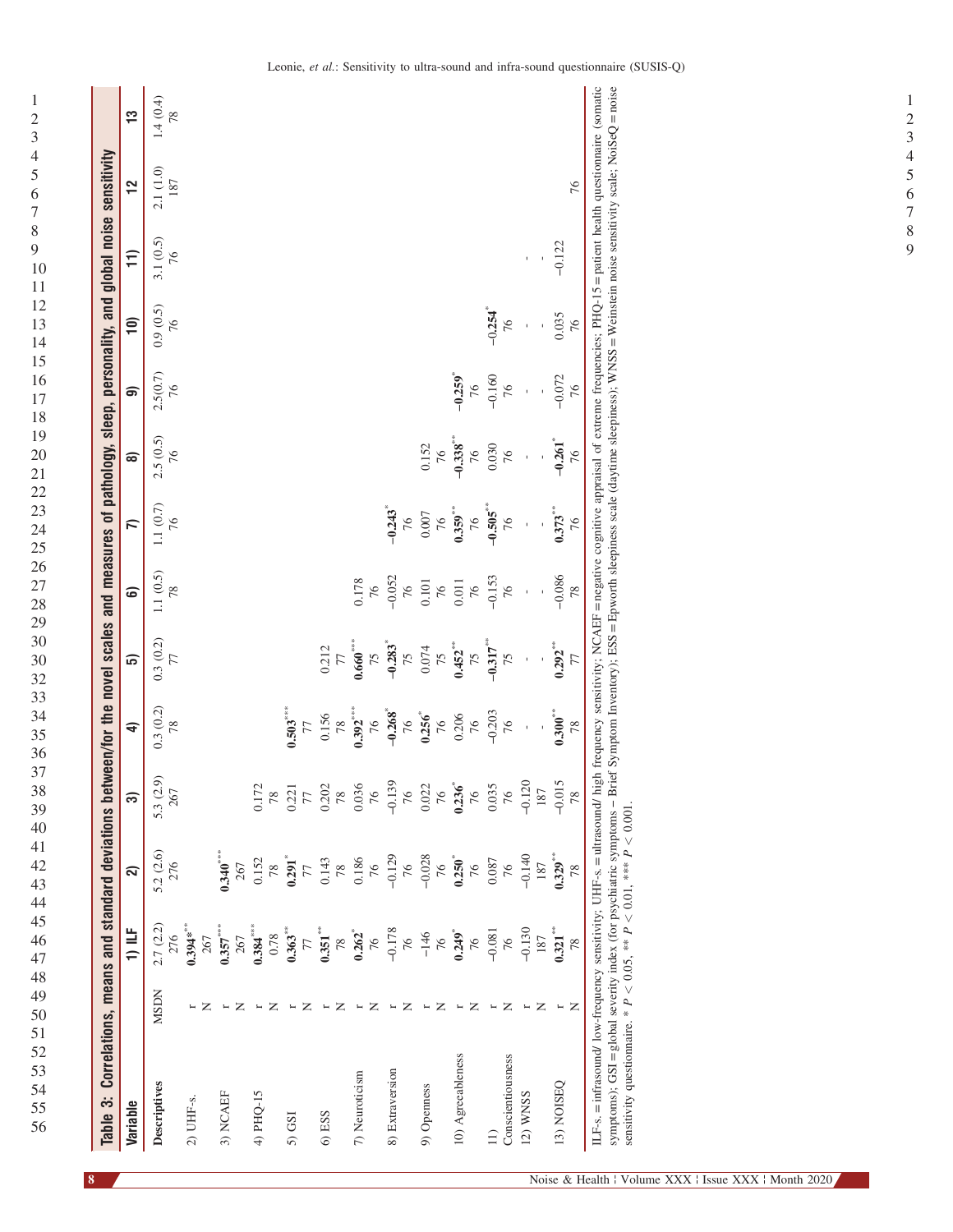<span id="page-8-0"></span>Nothing is known about these quitters, and hence it is hard to draw any conclusion about the representativeness of the sample. Future studies should attempt to assess more socio-demographic data, such as on education (including opinions and knowledge about ILF and UHF sound), to control for confounders. In addition, the factor solution within the Slovenian sample was not as clear as in the other subsamples. This likely has been due to languagerelated problems, as in the UK sample the factorial solution was much clearer. Hence, providing a Slovenian version would have been more appropriate and future studies should consider translating the questionnaire if authors wish to use a non-English or non-German version of the ILF-UHF sensitivity questionnaire.

## **CONCLUSION**

The questionnaire consortium concludes that it is justified to use the constructed English and German ILF- and UHFsensitivity scales (SISUS-Q) in future experimental, psycho-acoustic, or epidemiological survey studies, and it is recommended using them in addition to established measures of sound sensitivity, such as the NoiSe $Q^{[25]}$ or WNSS.<sup>[16,24]</sup>This may shed further light on construct validity of the new scales and on the potential moderating role of extreme frequency sensitivity in terms of perception or other types of adverse reactions to ILF and UHF. Possible relationships between extreme frequency sensitivity physiological correlates (i.e. cochlear mechanics, brain activation) and certain personality traits (i.e. neuroticism or agreeableness) should be the topic of further investigation.

#### Acknowledgments

We would like to thank Kirsten Netter, who analysed parts of a preliminary version of the questionnaire. We thank Cindy Jagorska and Svenja Wandke for their support in generating the questionnaire. We further thank Rahma Al Balushi, Euginia Stederi, Lawrence Murphy, Aman Randhawa, and Mark Fletcher for their support in the recruitment and questionnaire assessment process.

#### Financial support and sponsorship

Nil.

#### Conflicts of interest

We declare no conflicting interest. However, we would like to acknowledge that this questionnaire was developed as part of the EARS-II project, funded by the European Union's Horizon 2020 innovation fund and EURAMET (grant no. 15HLT03)

#### Data availability statement

We hereby declare that our full data plus code and syntaxes (including a thorough documentation of all analyses that were undertaken) are fully available upon request.

#### **REFERENCES**

- 1. Leventhall G. What is infrasound? Prog Biophys Mol Biol 2007;93:130-7.
- 2. Moller H, Pedersen CS. Hearing at low and infrasonic frequencies. Noise Health 2004;6:37.
- 3. Leventhall G, Pelmear P, Benton S. A review of published research on low frequency noise and its effects. 2003;
- 4. Berglund B, Lindvall T. Community noise. Center for Sensory Research, Stockholm University and Karolinska Institute; 1995.
- 5. Persinger MA. Infrasound, human health, and adaptation: an integrative overview of recondite hazards in a complex environment. Nat Hazards 2014;70:501-25.
- 6. Michaud DS, Feder K, Keith SE, Voicescu SA, Marro L, Than J, et al. Exposure to wind turbine noise: Perceptual responses and reported health effects. J Acoust Soc Am 2016;139:1443-54.
- 7. Kaczmarska A, Łuczak A. A Study of Annoyance Caused by Low-Frequency Noise During Mental Work. Int J Occup Saf Ergon 2007;13:117-25.
- 8. Waye KP, Bengtsson J, Kjellberg A, Benton S. Low frequency noise 'pollution' interferes with performance. Noise Health  $2001:4:33$
- 9. Waye KP, Bengtsson J, Rylander R, Hucklebridge F, Evans P, Clow A. Low frequency noise enhances cortisol among noise sensitive subjects during work performance. Life Sci 2002;70:745-58.
- 10. Inukai Y, Taya H, Yamada S. Thresholds and acceptability of low frequency pure tones by sufferers. J Low Freq Noise Vib Act Control 2005;24:163-9.
- 11. Koch C. Hearing beyond the limit: Measurement, perception and impact of infrasound and ultrasonic noise. In: 12th ICBEN Congress on Noise as a Public Health Problem, Zurich. 2017.
- 12. Smagowska B, Pawlaczyk-Łuszczyńska M. Effects of Ultrasonic Noise on the Human Body—A Bibliographic Review. Int J Occup Saf Ergon 2013;19:195-202.
- 13. Fletcher MD, Lloyd Jones S, White PR, Dolder CN, Leighton TG, Lineton B. Effects of very high-frequency sound and ultrasound on humans. Part I: Adverse symptoms after exposure to audible very-high frequency sound. J Acoust Soc Am 2018;144:2511-20.
- 14. Fletcher M, Lloyd Jones S, White P, Dolder C, Leighton T, Lineton B. Effects of very high-frequency sound and ultrasound on humans part II: a double-blind randomized provocation study of inaudible 20-kHz ultrasound. J Acoust Soc Am 2018;144:2521-31.
- 15. Crichton F, Dodd G, Schmid G, Gamble G, Petrie KJ. Can expectations produce symptoms from infrasound associated with wind turbines? Health Psychol 2014;33:360-4.
- 16. Weinstein ND. Individual differences in reactions to noise: a longitudinal study in a college dormitory. J Appl Psychol 1978;63:458-66.
- 17. Guttman R, Greenbaum CW. Facet Theory. Eur Psychol 1998;3:13- 36.
- 18. Kroenke K, Spitzer RL, Williams JBW. The PHQ-15: validity of a new measure for evaluating the severity of somatic symptoms. Psychosom Med 2002;64:258-66.
- 19. Derogatis LR, Melisaratos N. The Brief Symptom Inventory: an introductory report. Psychol Med 1983;13:595-605.
- 20. Franke GH. Erste studien zur güte des brief symptom inventory (BSI). Z Med Psychol 1997;6:66.
- 21. Johns MW. A new method for measuring daytime sleepiness: The Epworth sleepiness scale. Sleep 1991;14:540-5.
- 22. About the ESS <sup>−</sup> Epworth Sleepiness Scale [Internet]. [cited2019 Jul 30]. Available from: [https://epworthsleepinessscale.com/about-the](https://epworthsleepinessscale.com/about-the-ess/)[ess/](https://epworthsleepinessscale.com/about-the-ess/)
- 23. McCrae RR, Costa Jr Paul T. Brief Versions of the NEO-PI-3. J Individ Differ 2007;28:116-28.
- 24. Ekehammar B, Dornic S. Weinstein's noise sensitivity scale: reliability and construct validity. Percept Mot Skills 1990;70:129-30.
- 25. Schutte M, Marks A, Wenning E, Griefahn B. The development of the noise sensitivity questionnaire. Noise Health 2007;9:15.